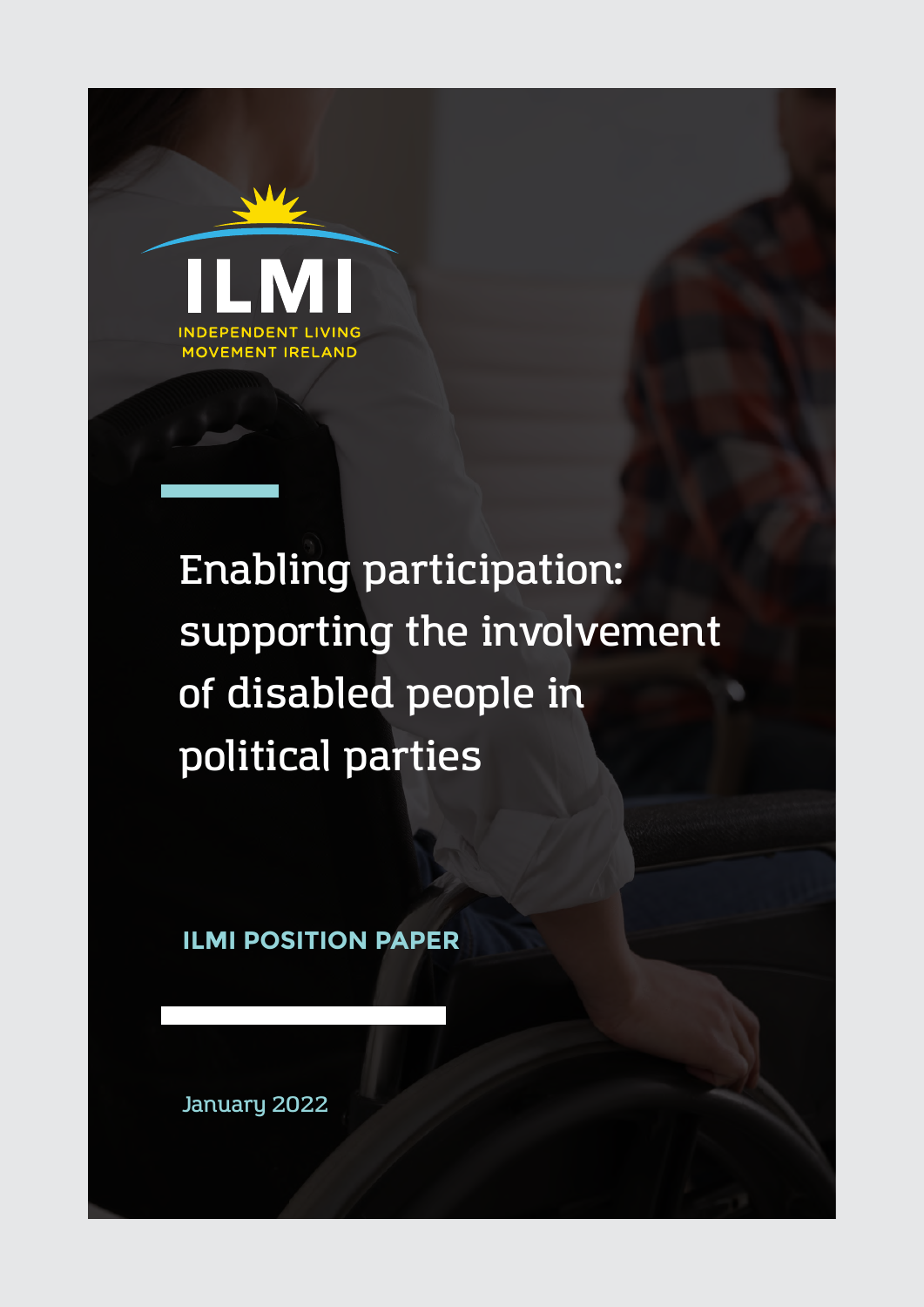# **ENABLING PARTICIPATION:**

## **Supporting the involvement of disabled people in Political Parties**

**Article 29 (a) of the United Nations Convention on the Rights of Persons with Disabilities (UNCRPD) calls on State parties to ensure that disabled people have "political rights and the opportunity to enjoy them on an equal basis with others" including the right to vote and be elected.** 

**Ireland's first report to the UNCRPD under article 29 lists no actions to support greater involvement of disabled people in politics. ILMI brought together disabled activists, including those who have run for office and are elected in politics to discuss the barriers to participation that exist for disabled people in Irish politics, and measures that need to be brought into place to address this exclusion.** 

#### **CONTEXT**

The Central Statistics Office (CSO) estimates that 13.5% of the population are disabled people yet there have been very few disabled people elected to politics in Ireland. The absence of disabled people as politicians reinforces the lack of visibility of disabled people and deters aspiring disabled candidates. The absence of disabled politicians means the issues facing disabled people are often inadequately addressed in politics.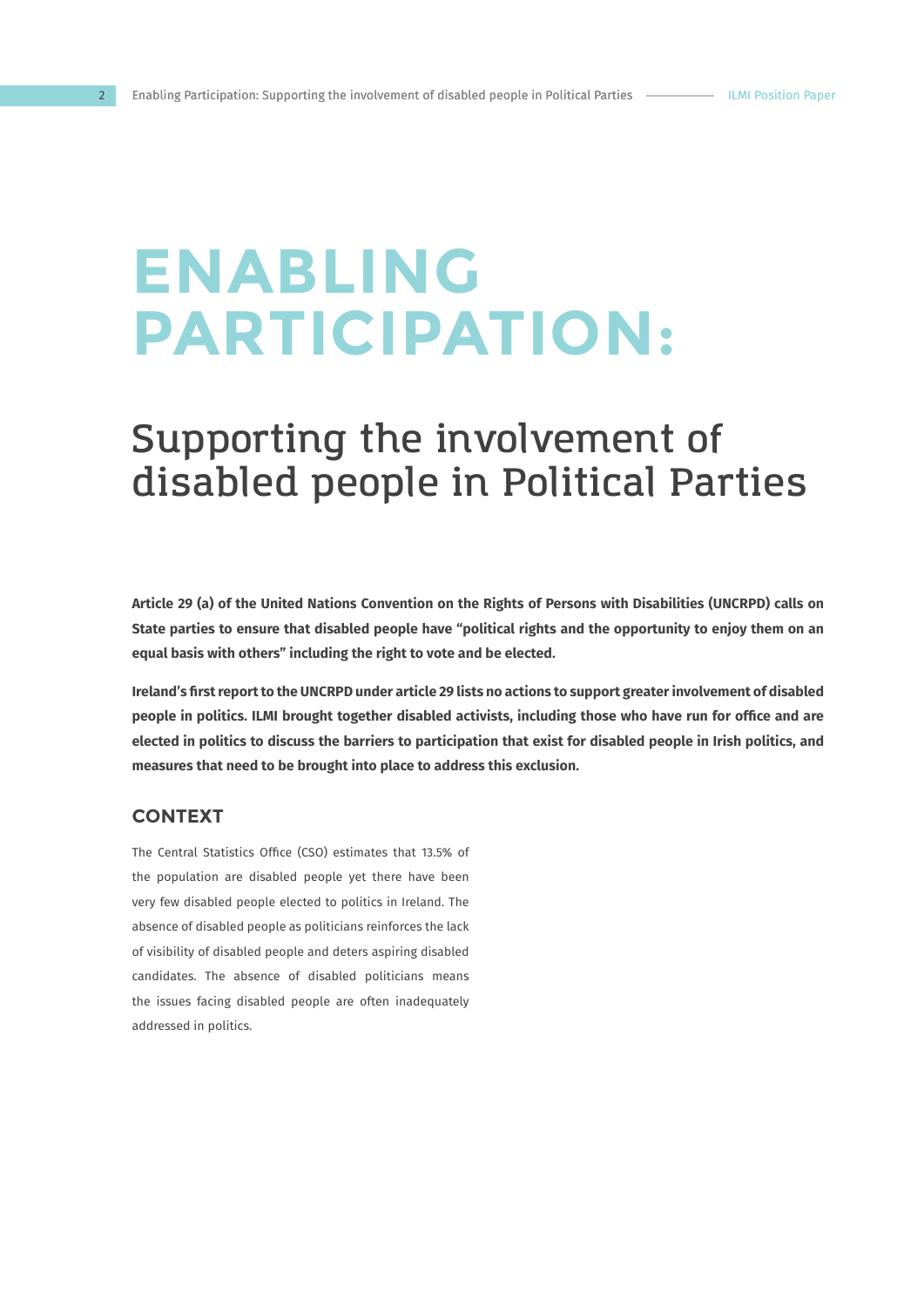

### **Issues identified that prevent the participation of disabled people in politics in Ireland**

#### **ACCESS TO POLITICAL MEETINGS:**

Disabled people need to be supported to fully participate in their local political parties to seek nominations to run for office. There is a shortage of fully accessible private spaces for political parties to organise in. More often than not, political meetings are held in pubs. These are often completely inaccessible to disabled people in terms of stairs, lack of accessible bathrooms and include issues relating to noise for disabled people with sensory issues. Meetings in pubs will also have an impact for other groups based on exclusionary practices (Travellers, Transgender people and people who do not drink alcohol for other reasons, including health and religion). Many public spaces are fully accessible (libraries or public offices) but cannot be used by political parties.

#### **INACCESSIBLE INFRASTRUCTURE**

Disabled candidates need to be able to interact directly with the electorate to canvass and build up their reputation. The terrain, lack of accessible spaces and accessible transport can limit disabled candidates and politicians from building up their profile. This is exacerbated by lack of accessible transport options in rural areas. A large part of politics is being able to build a rapport with voters which requires access to local events.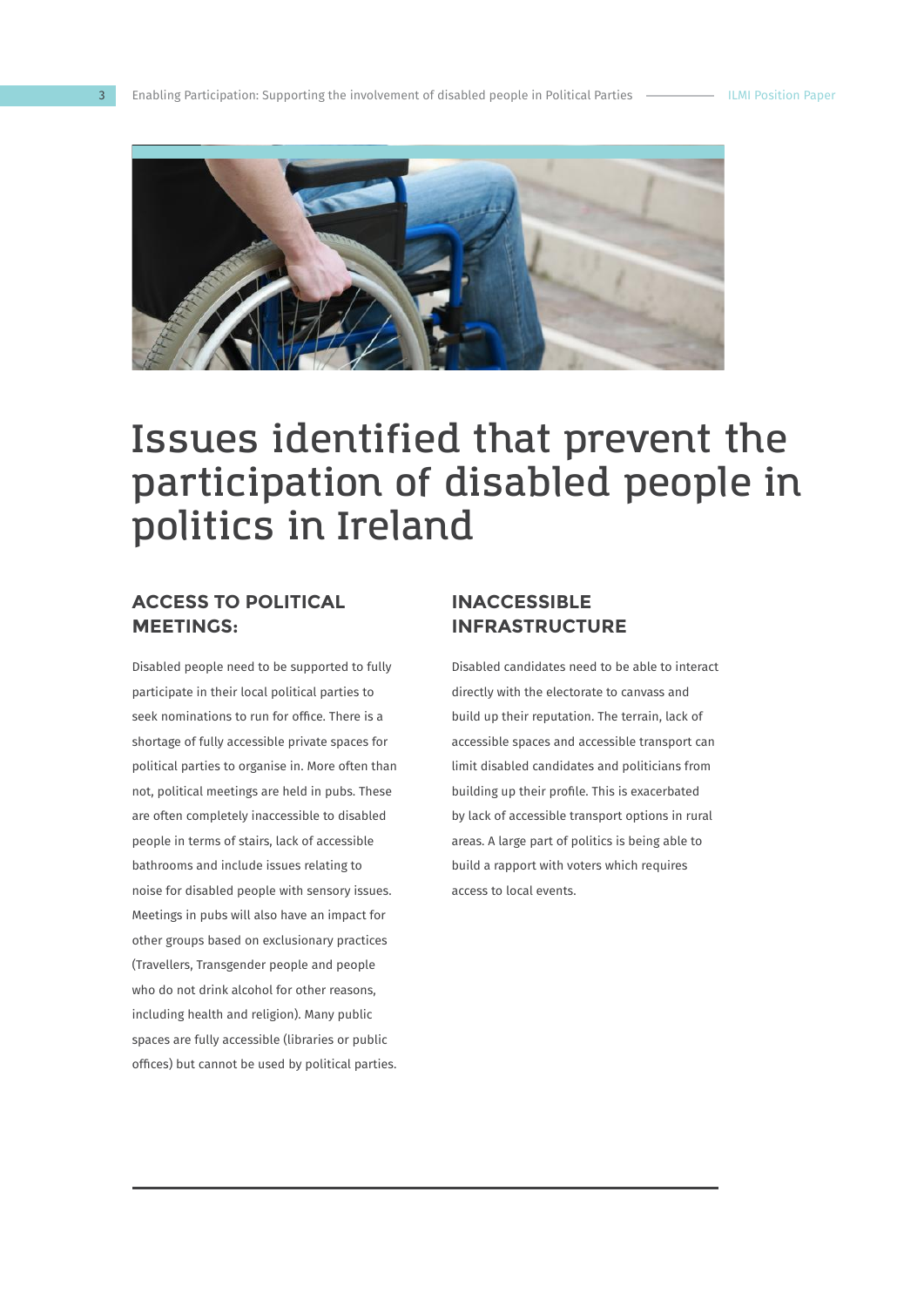

Disabled people have additional costs in relation to their impairment, and due to societal barriers, fewer disabled people are employed. Elections are expensive and these additional costs present an additional barrier to encouraging disabled people to run for office.

#### **COST OF DISABILITY LACK OF APPROPRIATE SUPPORTS**

Disabled people often need specific supports to live independent lives and this includes disabled people who wish to run for office. Disabled candidates may need additional supports, such as extra Personal Assistance Service (PAS) hours to perform specific tasks for them; for example, driving a car or providing guidance from door to door, handing out leaflets and so on. A Deaf candidate would require Irish Sign Language (ISL) interpreters for meetings at party level, canvassing door to door or attending local meetings. There have been instances where disabled people have been told by service providers that they could not have their PA attend political meetings due to restrictions placed by the HSE funding through section 39 organisations.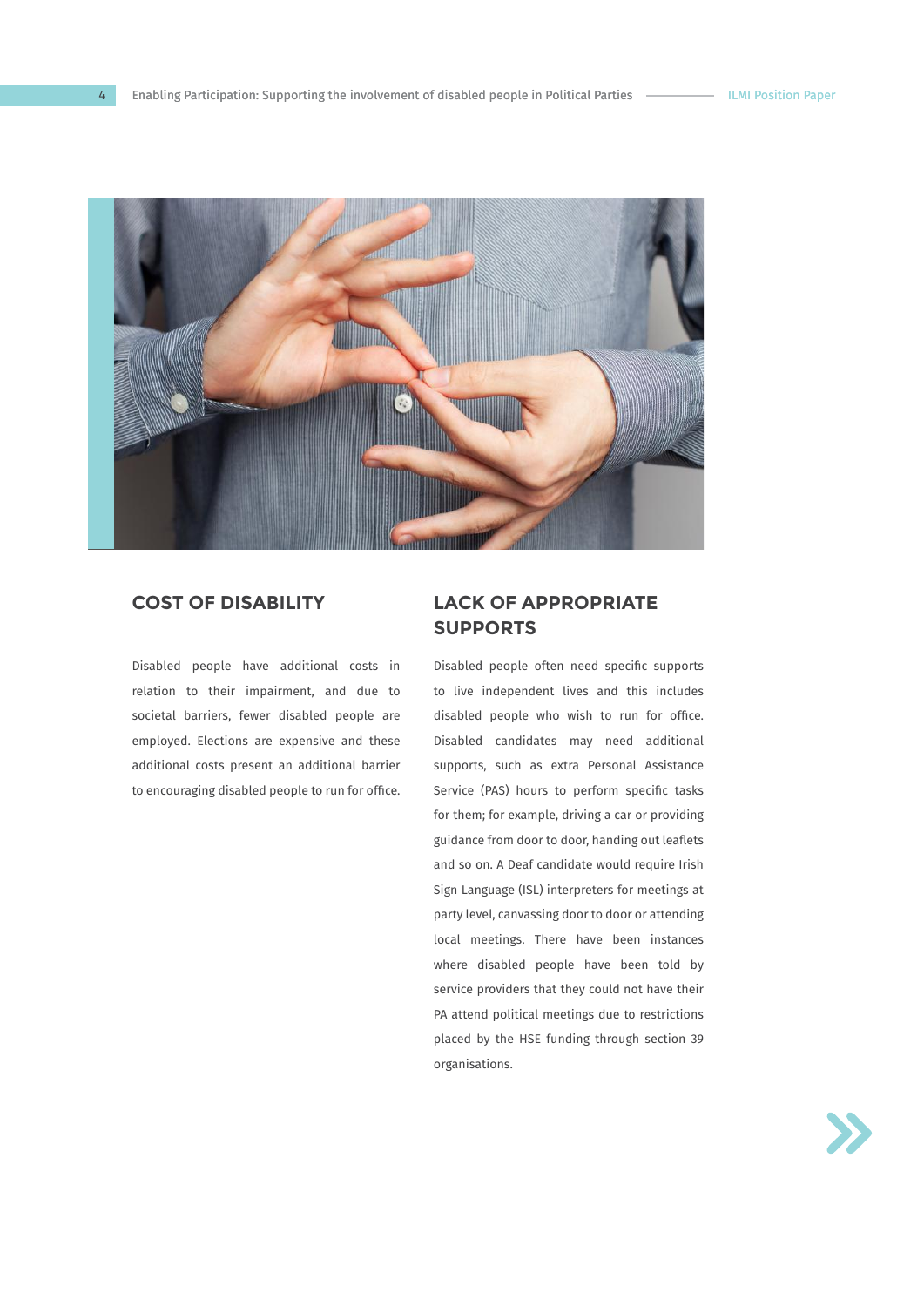## **What needs to happen to make politics inclusive for Disabled People:**

#### **AT A STATUTORY LEVEL**

**As per Article 29 of the UNCRPD, the State needs to take proactive steps to embed inclusion in the political system to ensure the participation of disabled people as candidates by the following:**

### **ESTABLISH AND RESOURCE AND ELECTION FUND FOR DISABLED CANDIDATES.**

A specific fund needs to be established to 'level the playing field' for disabled people to fight political campaigns where they face additional costs due to impairment related barriers that non-disabled people do not need to consider. This has proven to work in other jurisdictions to encourage the participation of disabled people in elections.

#### **CLARIFICATION ON PAS AND POLITICS**

There needs to be clarification that disabled people can use their PAS to support their involvement in politics: branch meetings, canvassing, networking or attending political meetings. The Personal Assistance Service is about ensuring disabled people have autonomy and agency in their lives, which should include the choice to participate in politics.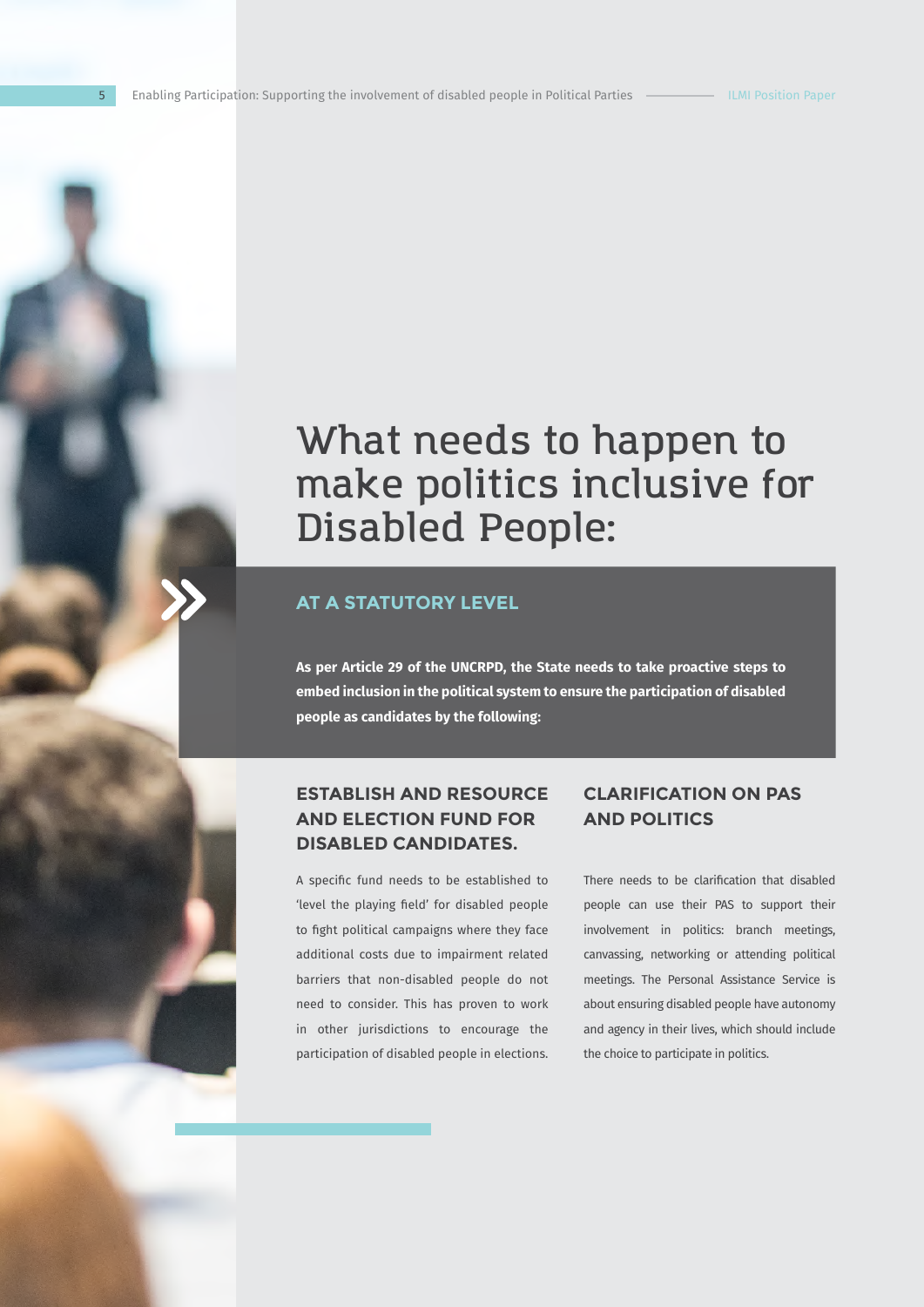#### **TAOISEACH NOMINATION**

The Taoiseach nomination process to the Seanad should include a disabled activist with direct links to the community through Disabled Persons Organisations. The nomination of Eileen Flynn had a hugely symbolic effect by electing the first Traveller woman to the Seanad. A similar measure to elect a disabled activist would similarly create a voice for disabled people at the highest office and a give voice to disability politics that has been lacking nationally.

#### **AT A POLITICAL PARTY LEVEL**

As per section 42 of the Irish Human Rights and Equality Commission Act (2014), any organisation in receipt of public funds have responsibility to promote equality, prevent discrimination and protect the human rights of their employees, customers, service users and everyone affected by their policies and plans. This is a legal obligation, called the Public Sector Equality and Human Rights Duty. All political parties must in their Public Sector Duty address the following:



- Work with Disabled Persons Organisations (DPOs) to disability equality proof their policies and procedures to address any structural barriers to the participation of disabled people in their parties.
- Ensure that all party headquarters are made fully accessible to disabled people to ensure their active participation as party members, staff and candidates.
- Develop guidelines for inclusion of disabled people at branch level, including ensuring that venues chosen for party meetings are fully accessible and inclusive.
- Parties should set up specific working groups for disabled people and develop structural supports that groups of disabled members of parties can then feed their views into national executives.
- Political parties should offer the option of "blended / hybrid" meetings to encourage disabled people to participate, but they should also ensure that disabled people are supported to attend accessible face to face meetings to avail of informal networking within their party structures.